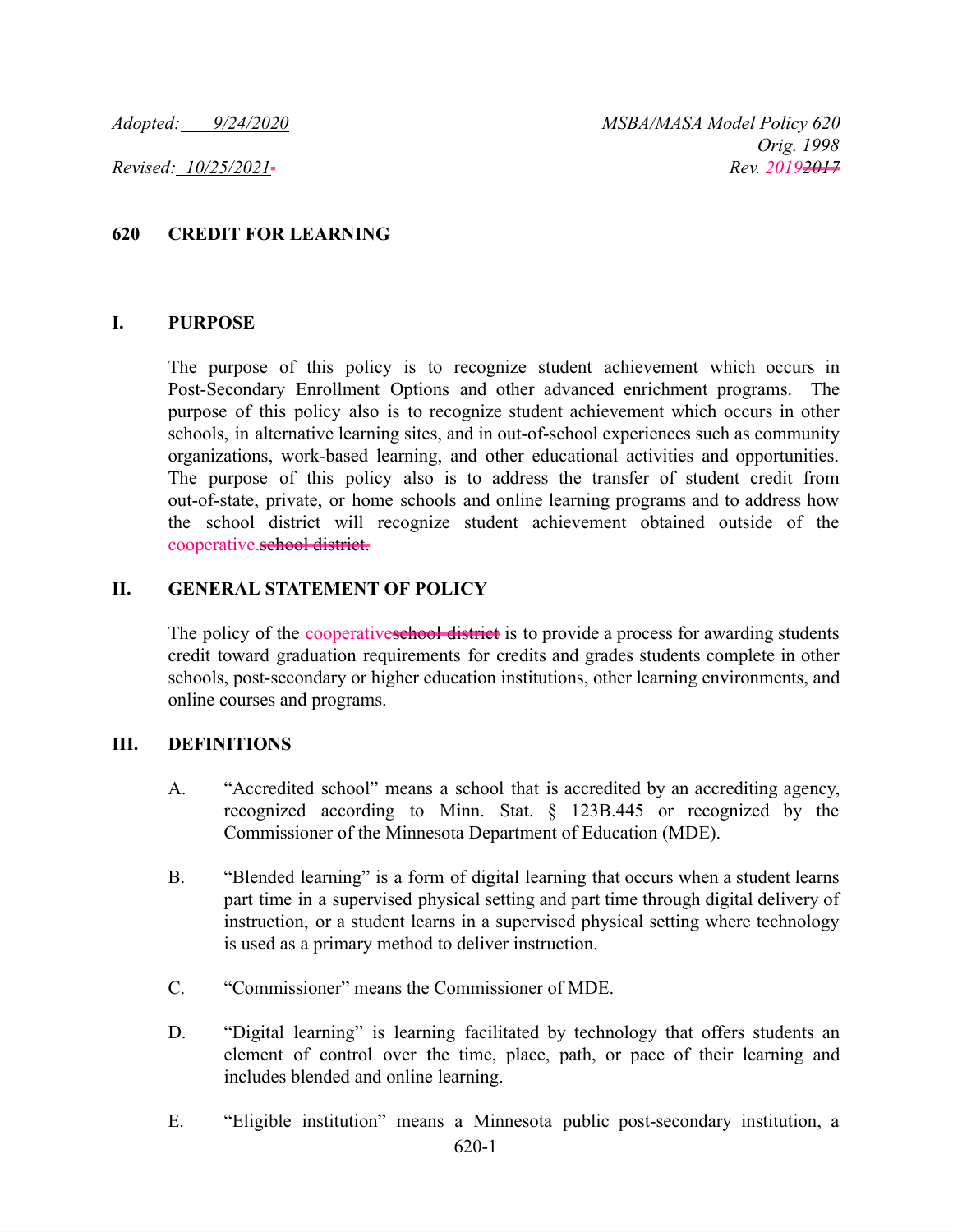private, nonprofit two-year trade and technical school granting associate degrees, an opportunities industrialization center accredited by an accreditor recognized by the United States Department of Educationthe North Central Association of Colleges and Schools, or a private, residential, two-year or four-year, liberal arts, degree-granting college or university located in Minnesota.

- F. "Nonpublic school" is a private school or home school in which a child is provided instruction in compliance with the Minnesota compulsory attendance laws.
- G. "Online learning" is a form of digital learning delivered by an approved online learning provider.
- H. "Online learning provider" is a school district, an intermediate school district, an organization of two or more school districts operating under a joint powers agreement, or a charter school located in Minnesota that provides online learning to students and is approved by MDE to provide online learning courses.
- I. "Weighted grade" is a letter or numerical grade that is assigned a numerical advantage when calculating the grade point average.

# **IV. TRANSFER OF CREDIT FROM OTHER SCHOOLS**

- A. Transfer of Academic Requirements from Other Minnesota Public Secondary Schools
	- 1. The cooperatives chool district will accept and transfer secondary credits and grades awarded to a student from another Minnesota public secondary school upon presentation of a certified transcript from the transferring public secondary school evidencing the course taken and the grade and credit awarded.
	- 2. Credits and grades awarded from another Minnesota public secondary school may be used to compute honor roll and/or class rank if a student has earned at least *I* credit from the school district.
- B. Transfer of Academic Requirements from Other Schools
	- 1. The cooperatives chool district will accept secondary credits and grades awarded to a student for courses successfully completed at a public school outside of Minnesota or an accredited nonpublic school upon presentation of a certified transcript from the transferring public school in another state or nonpublic school evidencing the course taken and the grade and credit awarded.
		- a. When a determination is made that the content of the course aligns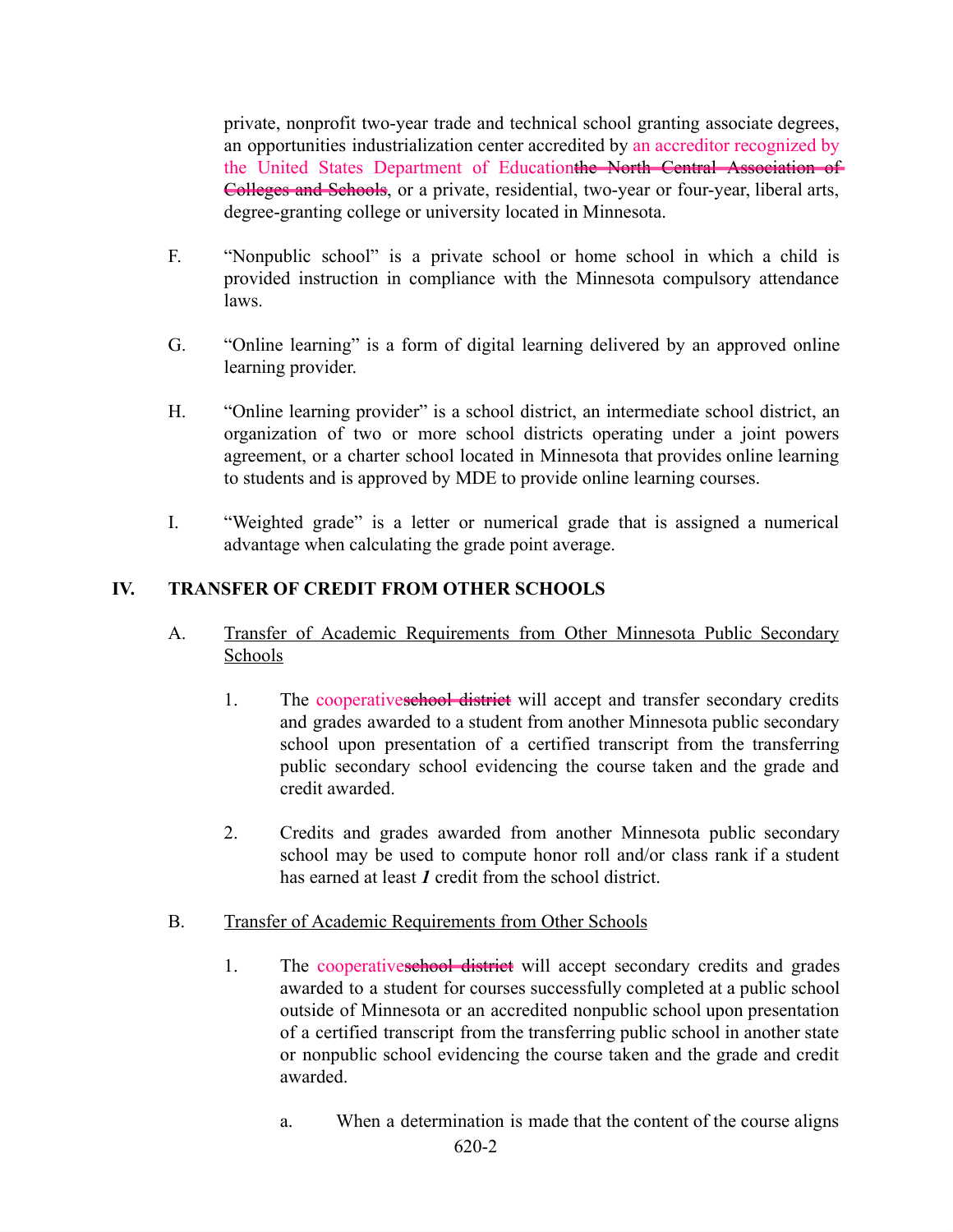directly with cooperatives chool district graduation requirements, the student will be awarded commensurate credits and grades.

- b. Commensurate credits and grades awarded from an accredited nonpublic school or public school in another state may be used to compute honor roll and/or class rank if a student has earned at least *1* credit from the cooperativeschool district.
- c. In the event the content of a course taken at an accredited nonpublic school or public school in another state does not fully align with the content of the cooperative'ssehool district's high school graduation requirements but is comparable to elective credits offered by the cooperatives the district for graduation, the student may be provided elective credit applied toward graduation requirements. Credit that does not fully align with the cooperative's sehool district's high school graduation requirements will not be used to compute honor roll and/or class rank.

# ¶

- 2. Students transferring from a non-accredited, nonpublic school shall receive credit from the cooperativeschool district upon presentation of a transcript or other documentation evidencing the course taken and grade and credit awarded.
	- a. Students will be required to provide copies of course descriptions, syllabi, or work samples for determination of appropriate credit. In addition, students also may be asked to provide interviews/conferences with the student and/or student's parent and/or former administrator or teacher; review of a record of the student's entire curriculum at the nonpublic school; and review of the student's complete record of academic achievement.
	- b. Where the cooperatives chool district determines that a course completed by a student at a non-accredited, nonpublic school is commensurate with cooperatives book district graduation requirements, credit shall be awarded, but the grade shall be "P" (pass).
	- c. In the event the content of a course taken at an non-accredited, nonpublic school does not fully align with the content of the cooperative'sschool district's high school graduation requirements but is comparable to elective credits offered by the cooperatives chool district for graduation, the student may be provided elective credit applied toward graduation requirements.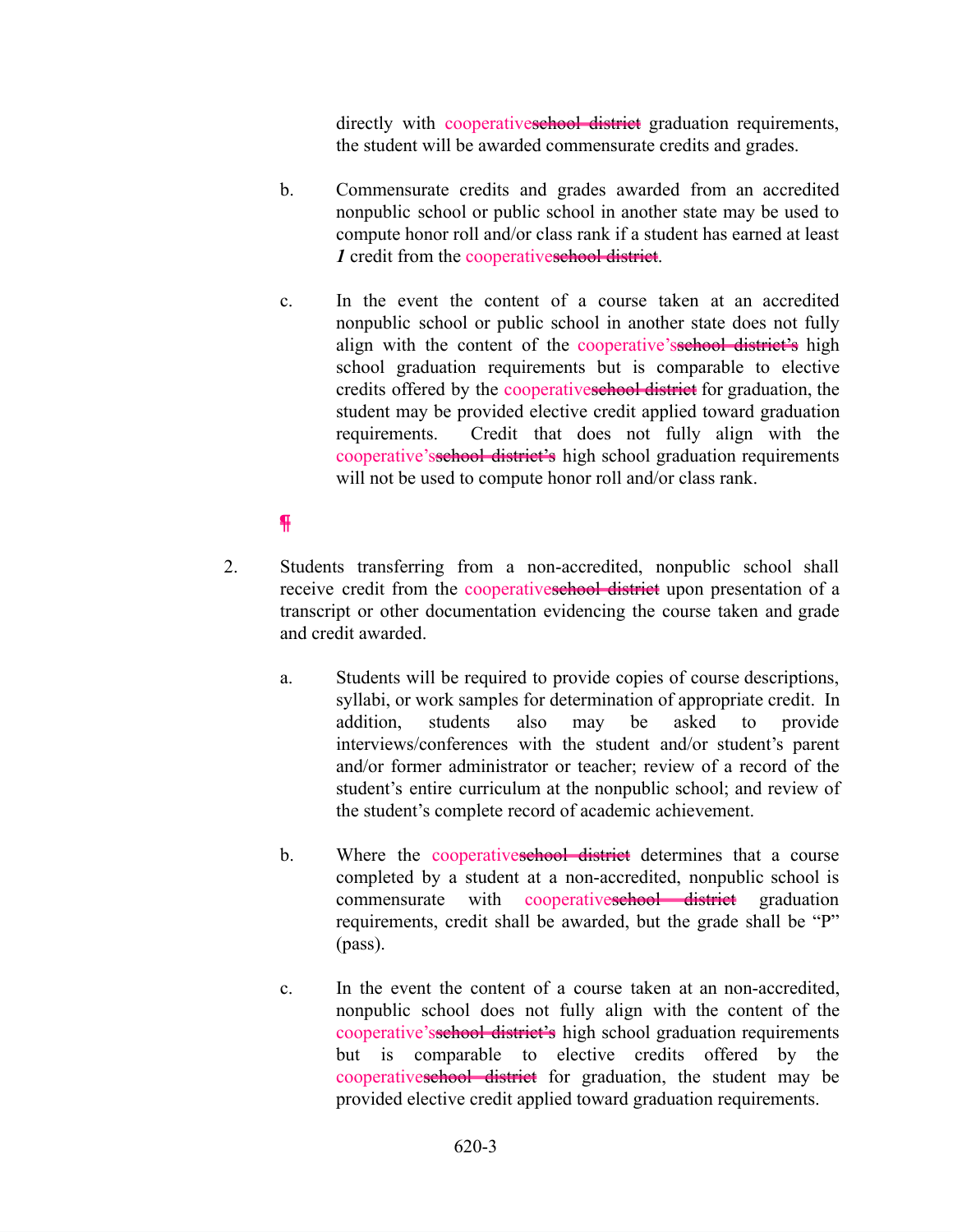d. Credit and grades earned from a non-accredited nonpublic school shall not be used to compute honor roll and/or class rank.

# **V. POST-SECONDARY ENROLLMENT CREDIT**

- A. A student who satisfactorily completes a post-secondary enrollment options course or program under Minn. Stat. § 124D.09 that has been approved as meeting the necessary requirements is not required to complete other requirements of the Minnesota Academic Standards content standards corresponding to that specific rigorous course of study.
- B. Secondary credits granted to a student through a post-secondary enrollment options course or program that meets or exceeds a graduation standard or requirement shall be counted toward the graduation and credit requirements of a student completing the Minnesota Academic Standards.
	- 1. Course credit will be considered by the cooperatives chool district only upon presentation of a certified transcript from an eligible institution evidencing the course taken and the grade and credit awarded.
	- 2. Seven quarter or four semester post-secondary credits shall equal at least one full year of high school credit. Fewer post-secondary credits may be prorated.
	- 3. When a determination is made that the content of the post-secondary course aligns directly with a required course for high school graduation, the commensurate credit and grade will be recorded on the student's transcript as a course credit applied toward graduation requirements.
	- 4. In the event the content of the post-secondary course does not fully align with the content of a high school course required for graduation but is comparable to elective credits offered by the school district for graduation, the school district may provide elective credit and the grade will be recorded on the student's transcript as an elective course credit applied toward graduation requirements.
	- 5. If no comparable course is offered by the cooperative for which high school graduation credit would be provided, the cooperative may provide elective credit and the grade will be recorded on the student's transcript as an elective course credit applied toward graduation requirements.
	- 6. When secondary credit is granted for post-secondary credits taken by a student, the cooperatives the district will record those credits on the student's transcript as credits earned at a post-secondary institution.
- C. A list of the courses or programs meeting the necessary requirements may be 620-4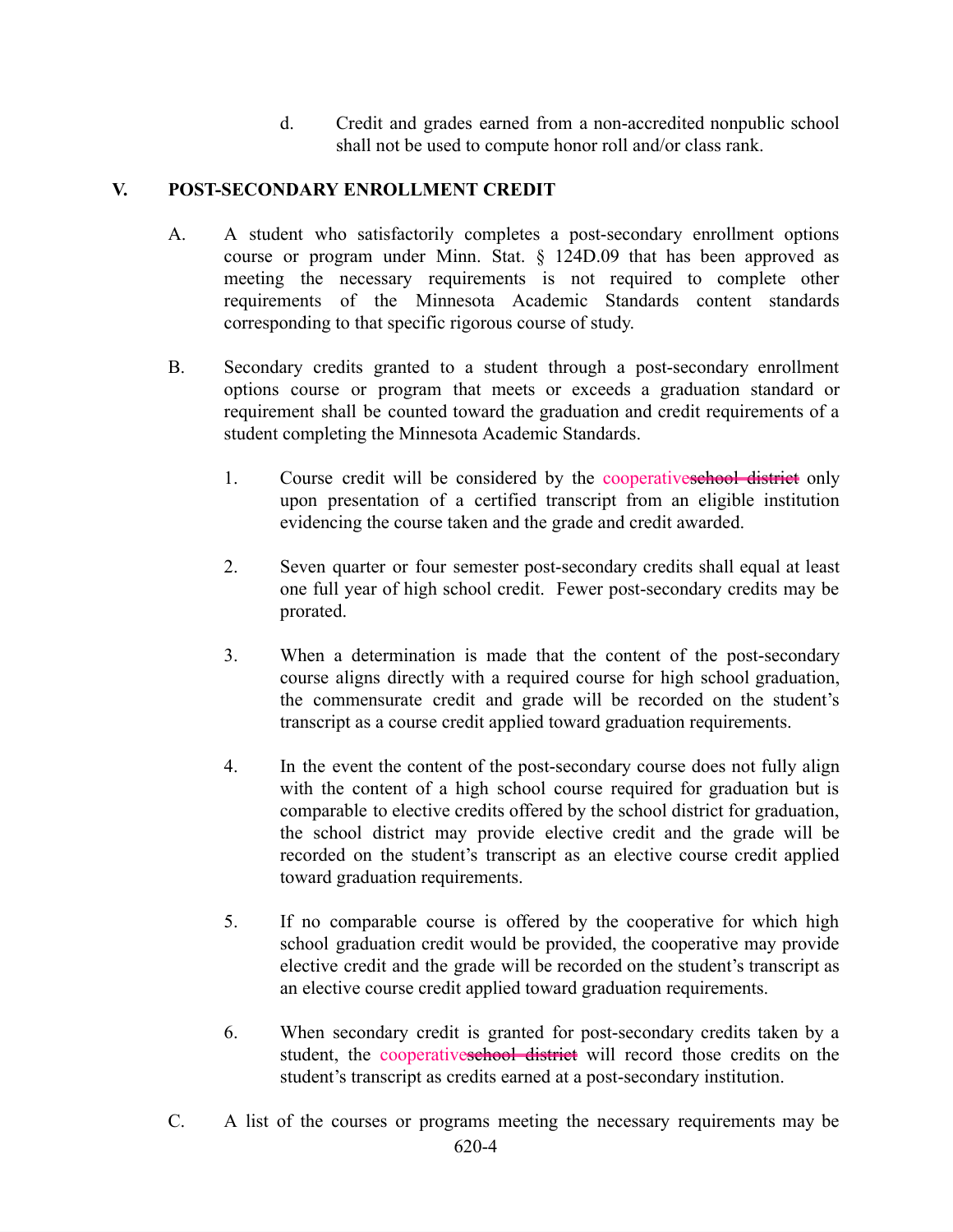obtained from the cooperativeschool district.

# **VI. CREDIT FROM ONLINE LEARNING COURSES**

- A. Secondary credits granted to a student through an online learning course or program that meets or exceeds a graduation standard or requirement shall be counted toward the graduation and credit requirements of a student completing the Minnesota Academic Standards.
- B. Course credit will be considered only upon official documentation from the online learning provider evidencing the course taken and the grade and credit awarded to the student.
- C. When a student provides documentation from an online learning provider, the course credit and course grade shall be recorded and counted toward graduation credit requirements for all courses or programs that meet or exceed the cooperative'ssehool district's graduation requirements in the same manner as credits are awarded for students transferring from another Minnesota public school as set forth in Section IV.A. above.

## **VII. ADVANCED ACADEMIC CREDIT**

- A. The cooperatives chool district will grant academic credit to a student attending an accelerated or advanced academic course offered by a higher education institution or a nonprofit public agency, other than the cooperativeschool district.
- B. Course credit will be considered only upon official documentation from the higher education institution or nonprofit public agency that the student successfully completed the course attended and passed an examination approved by the cooperatives chool district.
- C. When a determination is made that the content of the advanced academic course aligns directly with a required course for high school graduation, the commensurate credit and grade will be recorded on the student's transcript as a course credit applied toward graduation requirements.
- D. In the event the content of the advanced academic course does not fully align with the content of a high school course required for graduation but is comparable to elective credits offered by the school district for graduation, the cooperatives chooldistrict may provide elective credit and the grade will be recorded on the student's transcript as an elective course credit applied toward graduation requirements.
- E. If no comparable course is offered by the cooperative for which high school graduation credit would be provided, the cooperative may provide elective credit and the grade will be recorded on the student's transcript as an elective course credit applied toward graduation requirements.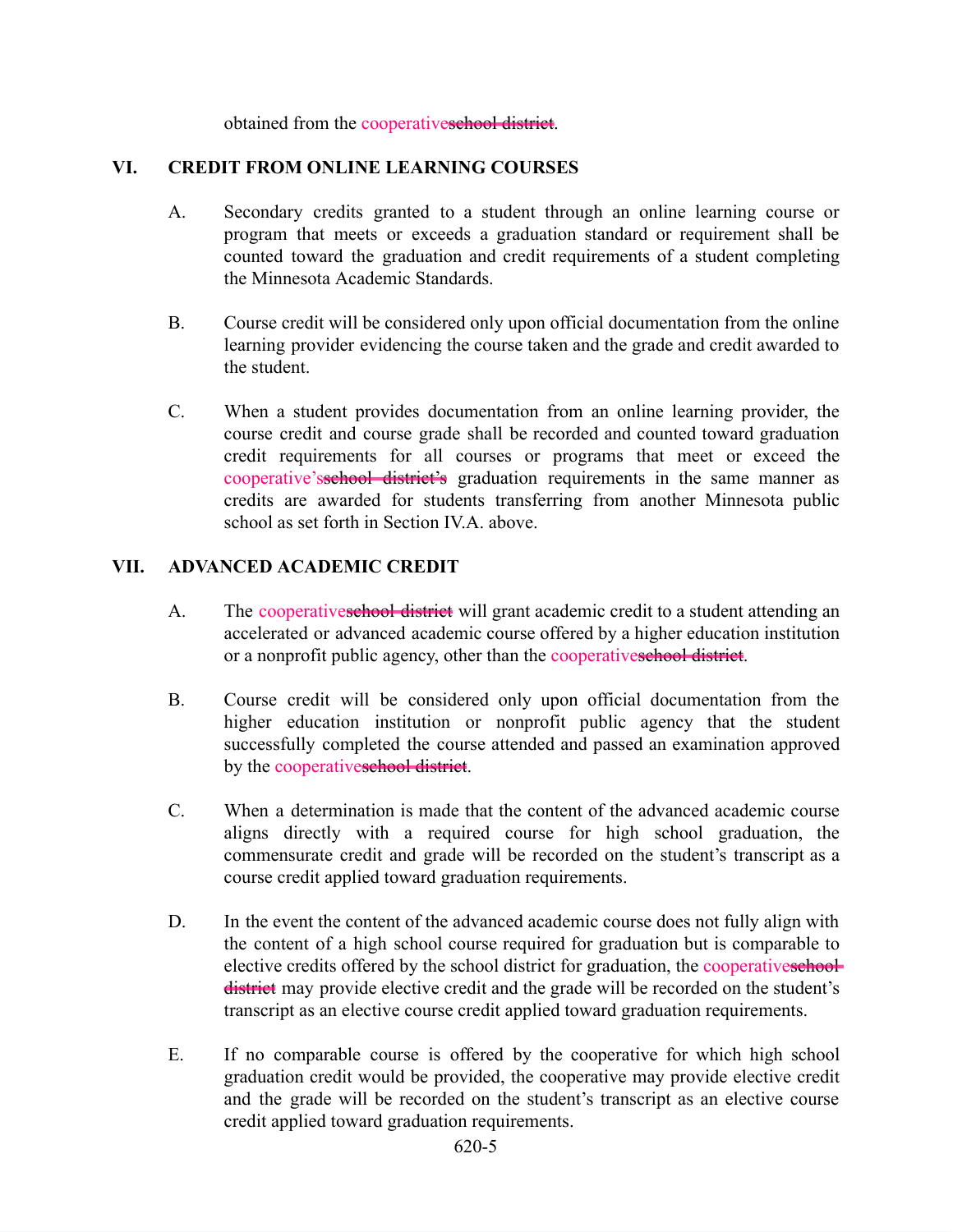## **VIII. WEIGHTED GRADES**

A. The school district does not offer weighted grades.

## **IX. PROCESS FOR AWARDING CREDIT**

- A. The building administrator **principal** or administrative designee will be responsible for carrying out the process to award credits and grades pursuant to this policy. The building administrator **principal** or administrative designee will notify students in writing of the decision as to how credits and grades will be awarded.
- B. A student or the student's parent or guardian may seek reconsideration of the decision by the building administrator principal or administrative designee as to credits and/or grades awarded upon request of a student or the student's parent or guardian if the request is made in writing to the director superintendent-within five school days of the date of the building administrator's principal's decision. The request should set forth the credit and/or grade requested and the reason(s) why credit(s)/grade(s) should be provided as requested. Any pertinent documentation in support of the request should be submitted.
- C. The decision of the director superintendent as to the award of credits or grades shall be a final decision by the cooperatives the district and shall not be appealable by the student or student's parent or guardian except as set forth in Section IX.D. below.
- D. If a student disputes the number of credits granted by the cooperatives sehechdistrict for a particular post-secondary enrollment course, online learning course, or advanced academic credit course, the student may appeal the cooperative's sehool district's decision to the Commissioner. The decision of the Commissioner shall be final.
- E. At any time during the process, the building administrator **principal** or director superintendent may ask for course descriptions, syllabi, or work samples from a course where content of the course is in question for purposes of determining alignment with graduation requirements or the number of credits to be granted. Students will not be provided credit until requested documentation is available for review, if requested.